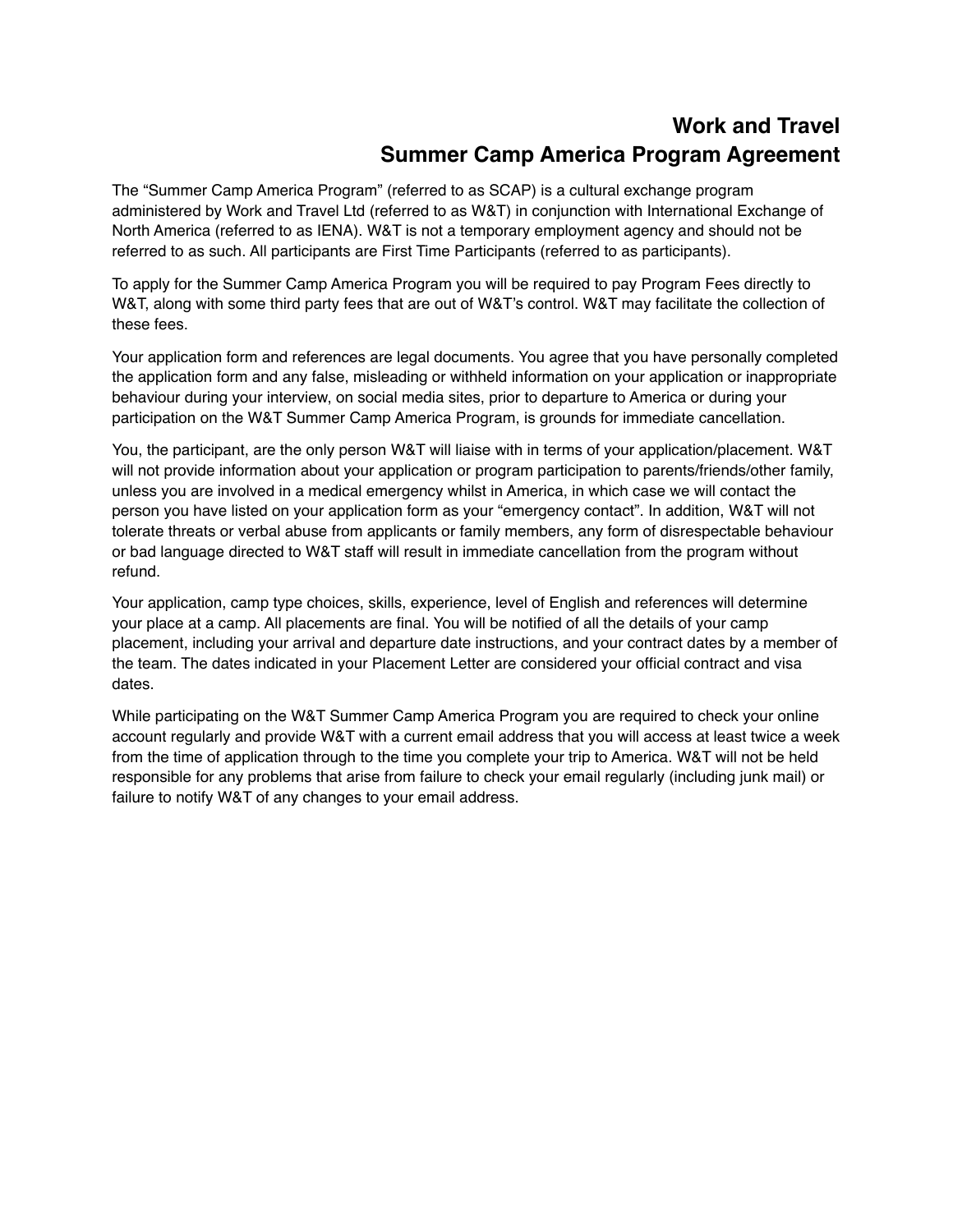### FEES & APPLICATION

1. The program fees shall be as published on <https://www.workandtravel.ie/camp-usa-2020-register/>

|      |                             | Premium     | <b>RAW</b> |                                                                                                         |
|------|-----------------------------|-------------|------------|---------------------------------------------------------------------------------------------------------|
| L.   | Application<br>Deposit:     | €49*/19*    | €49*/19*   | Due at beginning of<br>application to confirm booking                                                   |
| Ш.   | 1 <sup>st</sup> Instalment: | €150/180    | €150/180   | Due within 14 days of initial<br>W&T booking**                                                          |
| III. | 2 <sup>nd</sup> Instalment: | €150        | €100 $^*$  | Due within 28 days of W&T<br>booking **                                                                 |
| IV.  | 3rd Instalment:             | €150/€200** |            | Due within 35 days of W&T<br>initial booking or by flight<br>ticketing deadline whichever is<br>first** |
|      | Total Cost                  | €499/549**  | €199/299** |                                                                                                         |

a. This in country fee shall be payable by way of:

\*This deposit is non-refundable .

\*\*If you apply after **January 14th the program price is based on completed applications by January 30th.**

\*\*If you apply after January **30th the program price is based on completed applications within 10 days of registration.**

If your application is not complete the price increases to €549/€299 which is also a discounted price and limited offer and prices will increase the further into the season we go.

Following deposit payment, all subsequent payments are non-refundable except in the unlikely event where a candidate is not offered any placement. Refusal to take a placement that is offered or deciding to withdraw from participation does not render you eligible for a refund. Please note every effort will be made to place all candidates including offering options to participate on other programs as appropriate.

If on early bird pricing, failure to adhere to the above payment structure and timelines will increase your program fees to the regular market price of the flight at time of booking or to the €299 if on the non-flight option.

**Note The NON-FLIGHT Option:** You must provide evidence of your return flights based on your camp placement and DS2019 work authorisation dates before your work papers can be processed. These papers are required for your Visa interview with the U.S. Embassy.

**Note the Flight Option:** prices are an early bird /subsidised price to NEW YORK and BOSTON region only. This price is based on the lowest price available and is not airport or time of day specific.

Flights outside of these parameters and to other destinations must be priced separately and are based on fares available at the time of booking.

Changes to dates and flights booked are at the participants expense, subject to airline terms and conditions and availability.

Note: it is the participant's responsibility to advise of the correct dates and destination as per your agreement advised to you by your camp. **Workandtravel.ie** do not mediate between the participant and camp in terms of arrival times so it is essential that you communicate the correct times.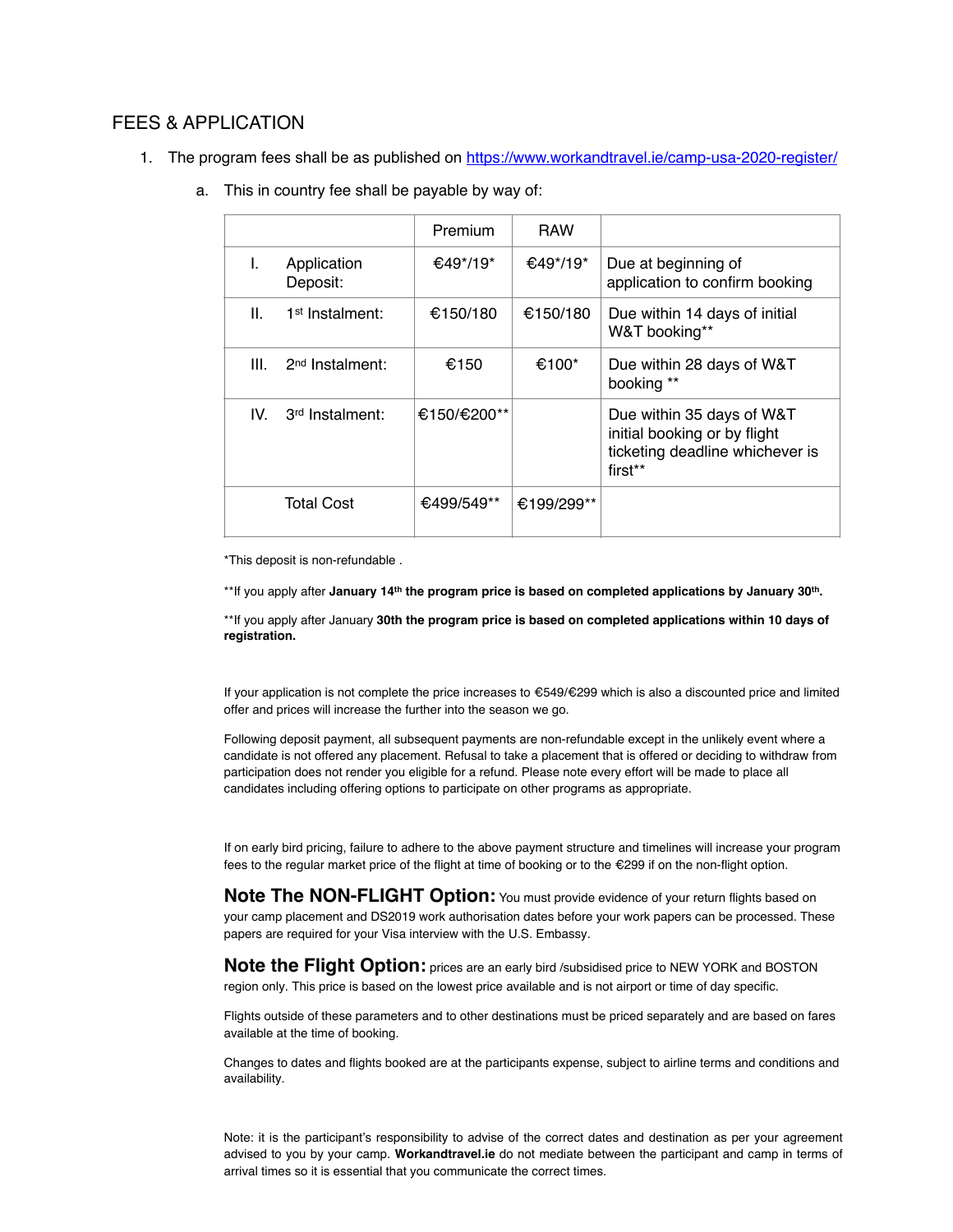All Flight requests are due within 48 hours of your placement as we need to secure airline availability with as much notice as possible. Any increase in airline fare incurred by Workandtravel.ie due to a delay in booking, will become your responsibility, at the ultimate discretion of Workandtravel.ie, if the delay is as a result of you not:

- i) Providing your flight request within 48 hours of placement
- ii) Submitting a required document (eg, medical form, reference details, passport copy, police check, placement contract )
- iii) Paying outstanding fees due as per the above schedule
- iv) Obtaining a visa appointment at the US embassy or consulate
- All international flights either at the discounted New York/Boston price or otherwise will be booked based upon:
- Departure to and from Dublin ( or other airport selected by you surcharge applies)
- Arrival to the US airport advised by you in accordance with your camp contract/placement
- If you book only a one way flight with workandtravel.ie, evidence of return flight must be provided in prior to processing your work papers (ds 2019) required for your US Embassy visa appointment.
- Any fare differences for flights booked outside of the New York/Boston discounted price must be paid at time of booking subject to airline availability , terms and conditions
- Changes to flights will require a flight change fee, for which you are responsible.
- Airlines reserve the right to change flight schedules and ask that you confirm flights 48 hours in advance of departure. Missed flights or delays due to a change of flight schedule information are not the responsibility of Workandtravel.ie.
- Note : failure to not show up for an outbound flight automatically cancels the return leg so it is important you communicate this in advance.

If on normal program pricing, failure to meet above payment structure will increase program fee to €599/€349

- 2. Participating in this program will incur additional costs for services completed by third parties. W&T may facilitate the collection of certain fees on the behalf of the third party. Fees are set at the discretion of the third party who completes that service and may vary through the season. These additional fees may include (but are not limited to):
	- i. Police Check (see "Criminal Background Check" section below for more details)
	- ii. Fees for medical forms charges are set at the discretion of your physician
	- iii. Travel expenses to interview and to preparation day
	- iv. Flight surcharges, or flights to America
	- v. Onward travel costs from American port of entry to your placement location
	- vi. J1 Visa Interview with the US Embassy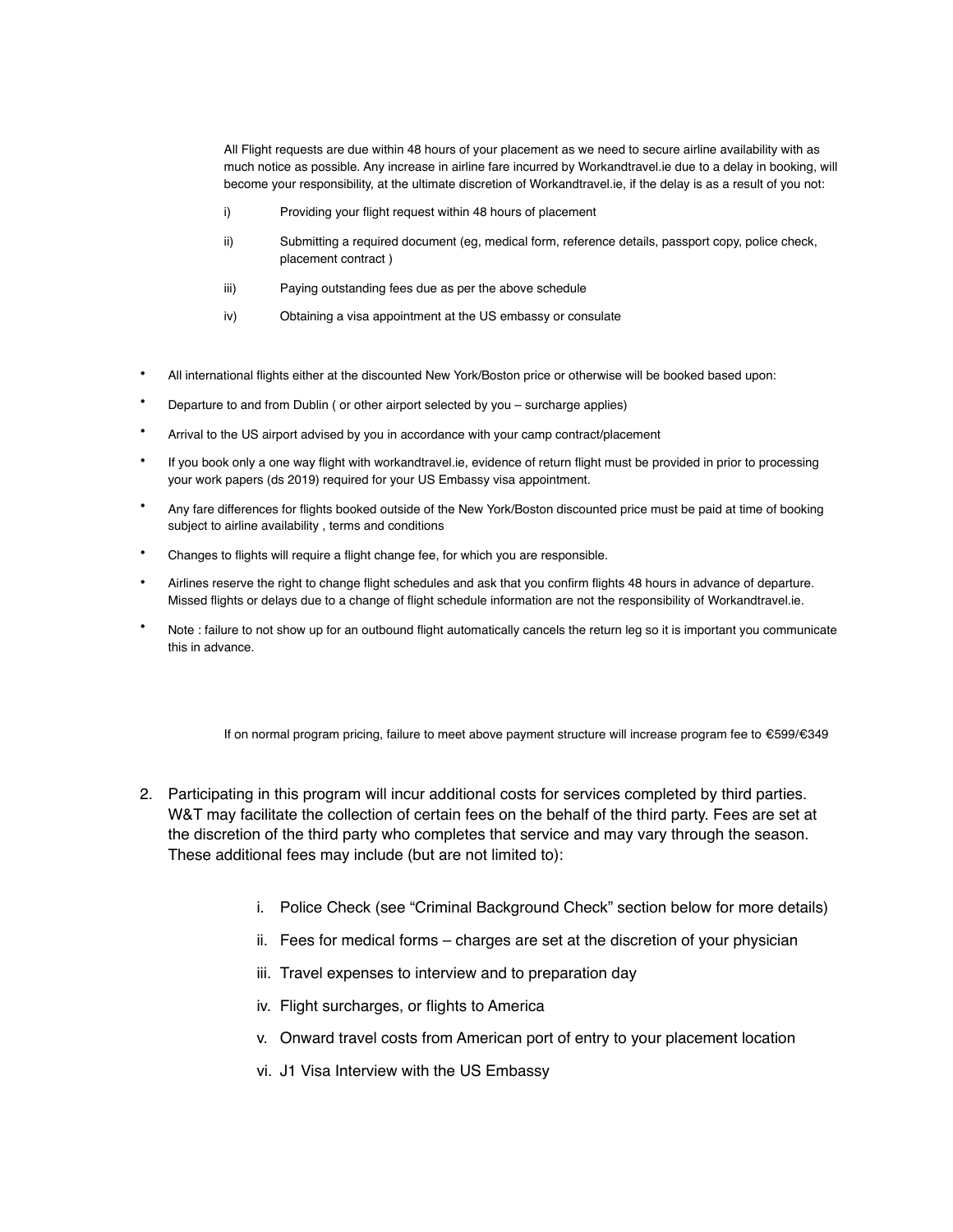Please note that camps require specific immunizations, and any costs incurred are the responsibility of the applicant to comply with these requirements.

You agree to pay these charges as they arise. Failure on your part to do this will lead to your application being withdrawn from the program.

- 3. W&T will conduct an interview to help you better understand the program and to assess your skills and experience, and W&T determines final program acceptance of all applicants
- 4. Once you have paid the program fees you will be entitled to:
	- i. Customer service and support with your application while in the ROI
	- ii. DS-2019 and Sevis fee receipt (required for J-1 Visa application), provided by IENA, our US Department of State designated visa sponsor, unless you hold a US Passport or a Greencard, in which case this is not needed
	- iii. A J-1 visa (subject to approval by the US Department of State and the US Embassy) unless you hold a US Passport or a Greencard, in which case this is not needed.
	- iv. Our best efforts to secure you a summer placement in America subject to adherence to this program agreement, and our W&T guidelines, and subject to full compliance with your contract with the camp at which you placed (referred to as "placement contract"), and full compliance with all American Department of State requirements for J-1 visa holders.
	- v. A preparation day in Dublin prior to your departure to America, for which attendance is mandatory.
	- vi. Support in respect of your onward travel arrangements from your arrival airport to your placement location.
	- vii. Up to 123 days medical insurance.
	- viii.If you selected the premium package, a transatlantic flight from Dublin to Boston/ New York. A surcharge may apply to participants requesting a departure from an airport other than Dublin, and to participants requesting an arrival to an airport other than Boston/New York. Applicants on the RAW package are responsible for arranging their own flights and submitting flight details to W&T
- 5. For your application to be complete and ready for you to fly to America, you must:
	- i. Complete the online application form
	- ii. Accept this Program Agreement
	- iii. Be placed at a camp and sign the relevant camp agreement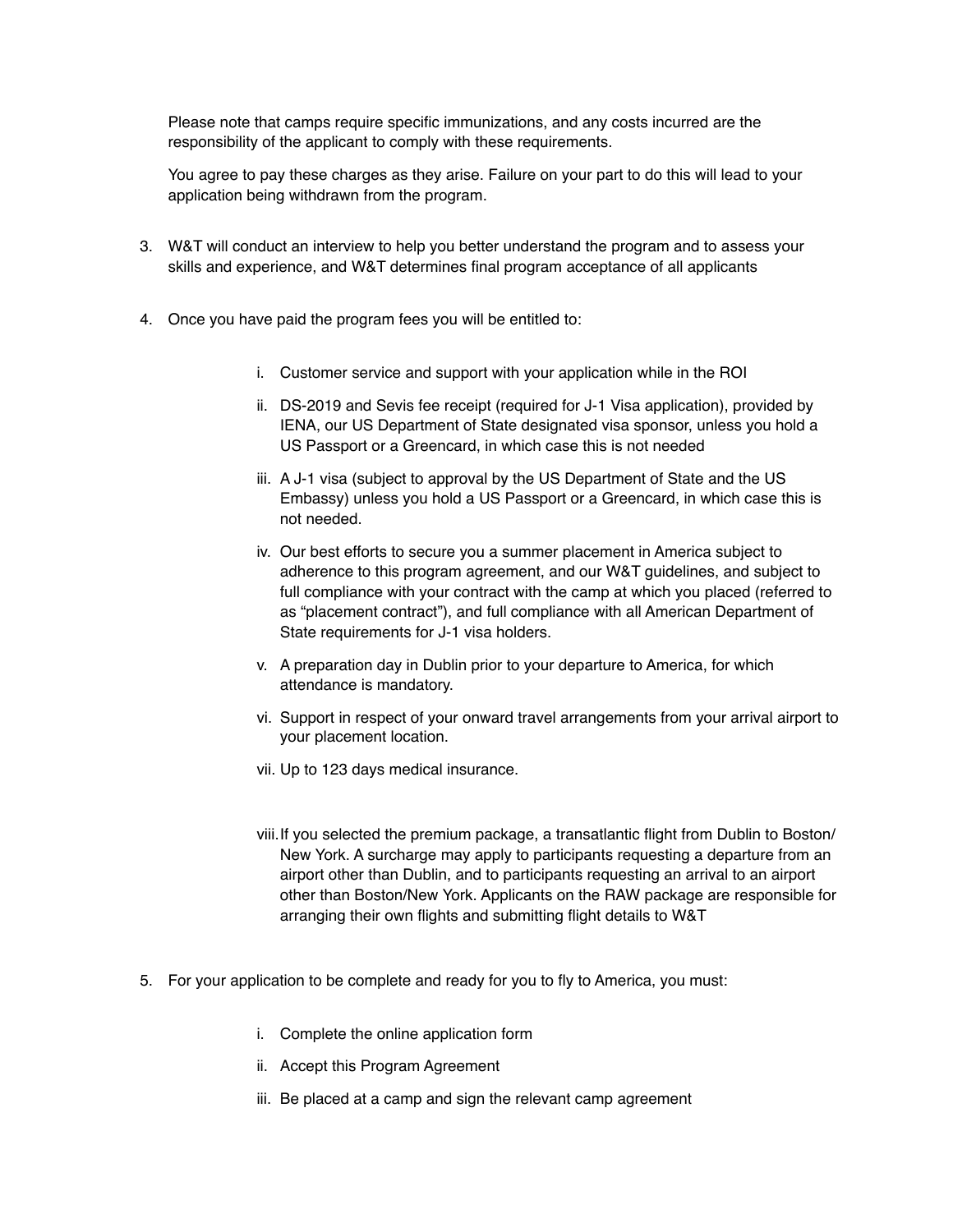- iv. Provide all documents detailed in the "Documents" section of your online profile including (but not limited to) references, passport copy, police check, medical form and placement contract
- v. Complete your online application form to "100% Complete" including (but not limited to) paying in full, verifying visa receipt, signing this agreement and submitting travel information.
- vi. Successfully apply for your J-1 Visa at the US Embassy
- 6. All documents currently required can be found on your online profile and can be completed online and/or downloaded. You will be required to regularly check you "My Booking" as more documents may be required at a later stage in order to complete your application. All documents must be submitted as follows (whichever is earliest):
	- i. Within 30 days of your W&T interview\*
	- ii. Within 14 days of your placement being "confirmed"
	- iii. By May 30th 2020
	- iv. All payments must be made by May 30th 2020

\*If application is received after interview then it is within receipt of application forms

Failure to submit all documents by the deadline may result in your withdrawal from the program, without refund, OR should you continue, you will incur a charge of €50 to facilitate the additional administration required. Failure to meet these deadlines excludes your right to refund.

- 7. You must inform W&T of any changes in contact information, availability, health, criminal background or any pertinent changes regarding your application and ability to participate in the program. If any changes made after acceptance or you fail to meet document deadlines laid out in this document, lead to placement becoming difficult or unlikely, W&T reserves the right to withdraw you from the program and any refund given will be at the absolute discretion of W&T.
- 8. You must inform W&T if you have any relatives living in America. Failure to declare this information may have consequences on your J-1 visa application and thus, may result in your removal from the program and any previous payments will be forfeited.
- 9. Placement for participants may occur anytime between the completion of the full application and 1<sup>st</sup> July 2020. W&T reserves the right to end all placements prior to 1<sup>st</sup> July 2020 but after 1<sup>st</sup> June 2020, should it be felt that a reasonable placement is no longer feasible. Placement means the date a camp confirms they want to hire you, at which point you will be informed of the change to your status.
- 10. Even if W&T accept your application there is no guarantee that a camp will offer you a position for the summer. A placement is based on the needs of the camp, your availability and your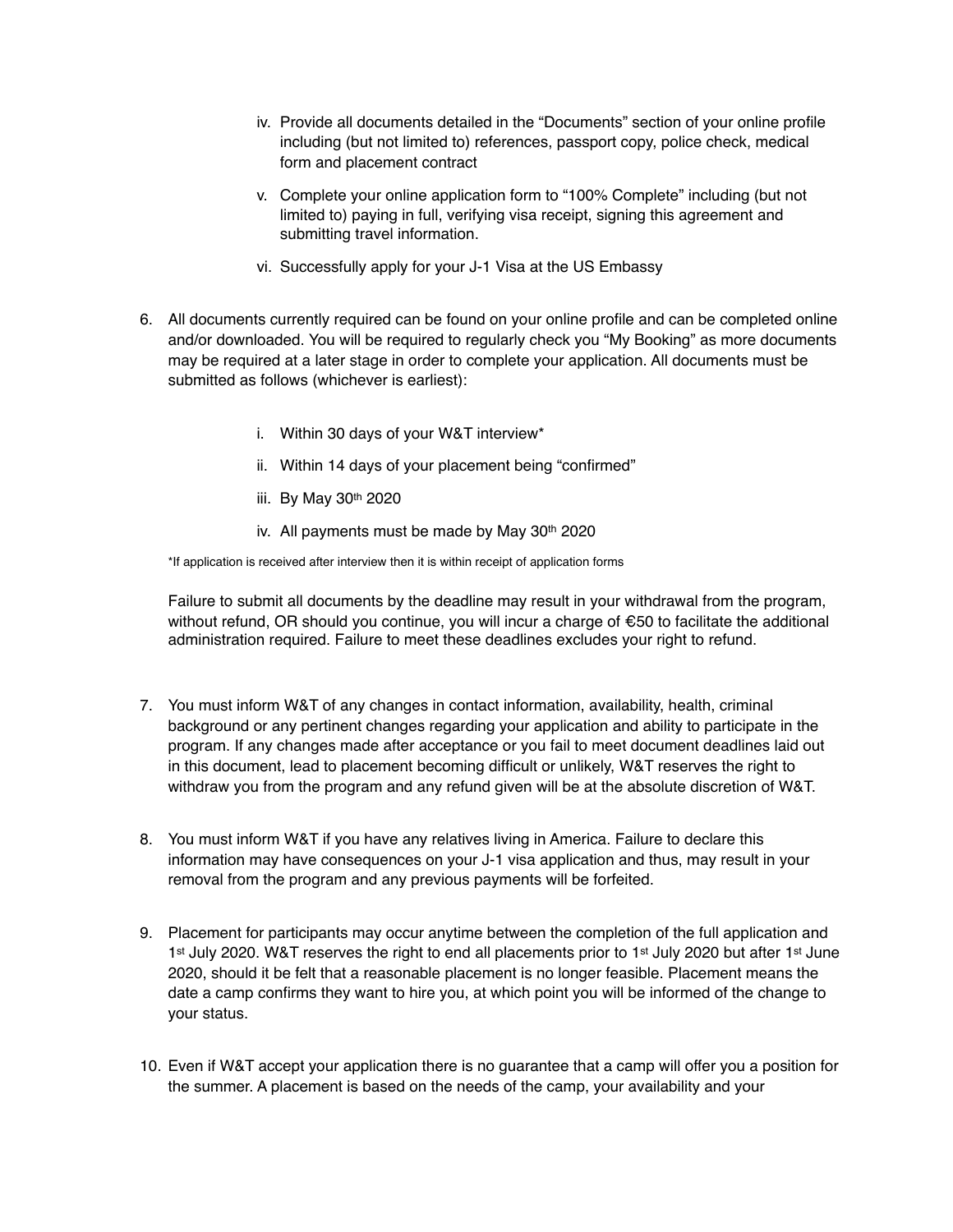experience and skills.

- 11. You must be completely honest with W&T throughout the application process and all information contained on any form completed must be accurate. Any false, deceptive or withheld information on your application or documentation, or any behaviour (including that presented through your social media accounts) deemed by W&T as inappropriate or prejudicial during, or after, your acceptance to the program may be grounds for immediate withdrawal from the program with, or without, refund of fees, all at the absolute discretion of W&T.
- 12. It is agreed and understood that nothing in this agreement guarantees you a place at a camp.

### CRIMINAL BACKGROUND CHECK

- 1. You must declare all current and spent (expired) arrests, cautions, warnings, reprimands and convictions in your application form. W&T will evaluate the nature of your offence and advise whether you can proceed with your application. This is also a requirement of the US Embassy as part of the visa process.
- 2. Failure to provide honest, accurate information regarding your criminal background, may affect your participation in the program, as well as your ability to obtain a J-1 Visa.
- 3. Offenses relating to drugs or violence will render you ineligible for the program. Please note that some camps undertake random drug tests during the summer and/or require drug testing upon your arrival to camp.
- 4. An approved police check dated  $1<sup>st</sup>$  September 2019 or later, is required to participate on the program. This form is free and can be applied for at your local Garda station.
- 5. You must submit a copy of your police check to W&T within the deadlines outlined in "Fees & Application" point 6. And:
	- a. Before we can issue the DS-2019 form, required for your J-1 visa interview appointment at the US Embassy. OR
	- b. By 20<sup>th</sup> January 2020 if you have a current or spent expired (arrest), caution, warning, reprimand or conviction.
- 6. If your police check has an arrest, warning, reprimand or conviction OR if it states "No Live Trace";
	- a. You may not be eligible to participate in the program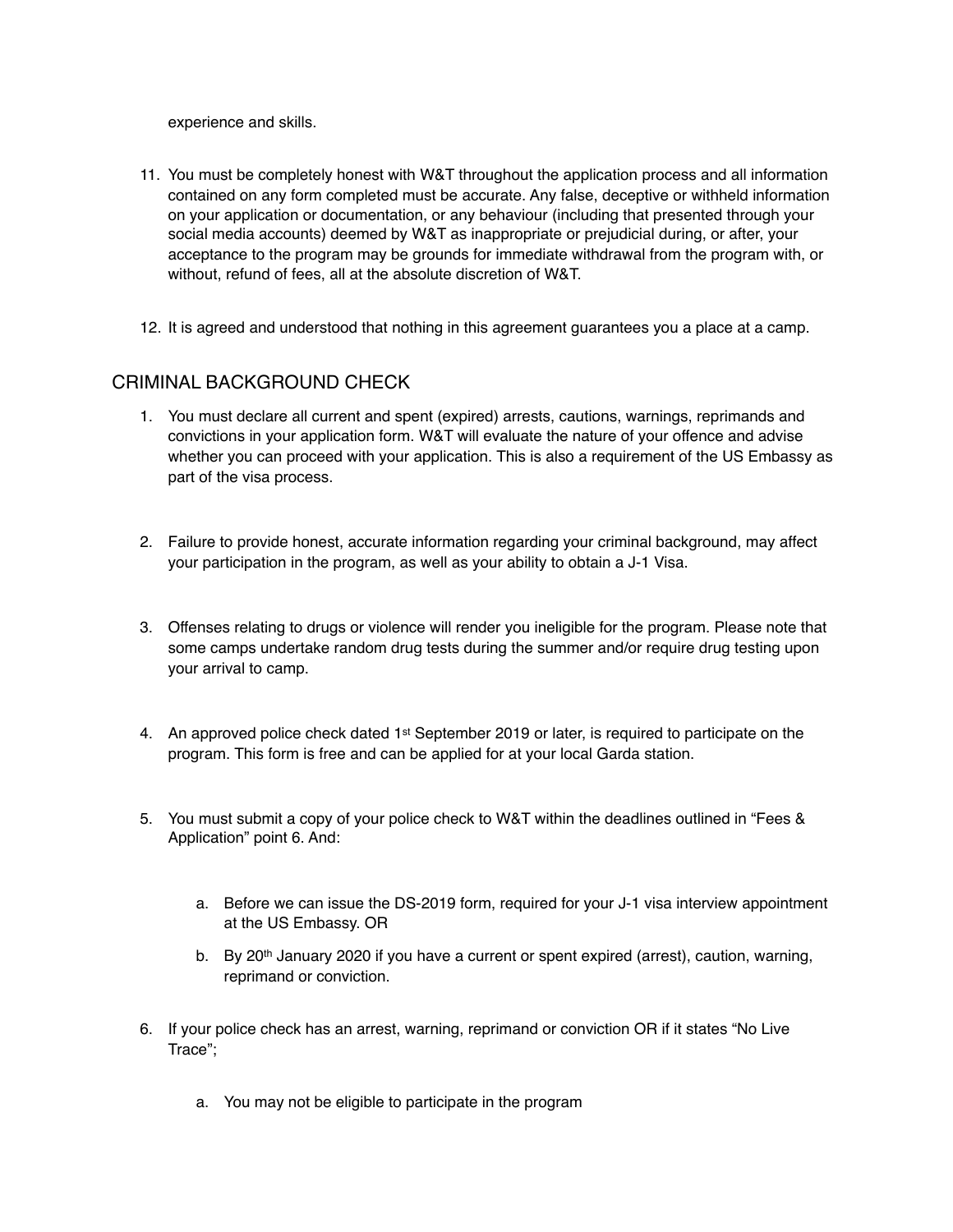- b. If accepted onto the program, you may be required to attend a special visa appointment (VCU) at the American embassy and will be required to contact the embassy directly to arrange this. Persons with criminal backgrounds (whether "live" or "spent") face a higher risk of Visa denial by the American Department of State. Please refer to the "Refund and Cancellation Policy" for more information.
- c. Any additional fees incurred as a result are to be paid by you as they arise.
- d. If you did not previously declare this information in your application form or interview, your participation on the program may be terminated, without refund.
- 7. If you are applying from ROI but are not a resident of ROI you will also need to obtain the highest level of police check available from your home country, with a certified English translation. All fees associated are at your own expense.
- 8. If you have lived abroad in the past for a period of more than 6 months, you will be required to present a police certificate from all countries in which you have lived, along with a certified English translation if not presented in English. All fees associated are at your own expense.
- 9. Participants are aware that they may be required to complete additional US State Police checks and fingerprints (in addition to checks completed in their home country). When required, these checks are completed upon arrival at camp. Checks are handled differently by each camp and state. Some additional charges may apply.
- 10. You authorise W&T to share your police cert with American employers to secure your placement, and prior to your arrival.
- 11. You must take the original copy of your police certificate(s) with you to America for your camp. Failure to do so may result in your immediate dismissal and you will incur associated fees as outlined in the "Summer Contract" section of this agreement.

### MEDICAL FORM

- 1. You are required to complete a medical form, and have it signed by a physician prior to your departure for camp.
- 2. You are required to make W&T aware of any pre-existing medical conditions from which you may suffer. If W&T feels that any of your medical conditions may affect our ability to find you a placement, or your ability to participate safely on the program, W&T reserves the right to terminate your participation on the program and issue a refund at its absolute discretion.
- 3. Should your doctor fail to sign off on your medical form, for whatever reason, W&T deems this as your responsibility. If this causes you to withdraw from the program, it may make your refund ineligible.
- 4. Failure to take the original copy of your medical form to your camp or failure to disclose preexisting conditions on your medical form may result in immediate dismissal from your placement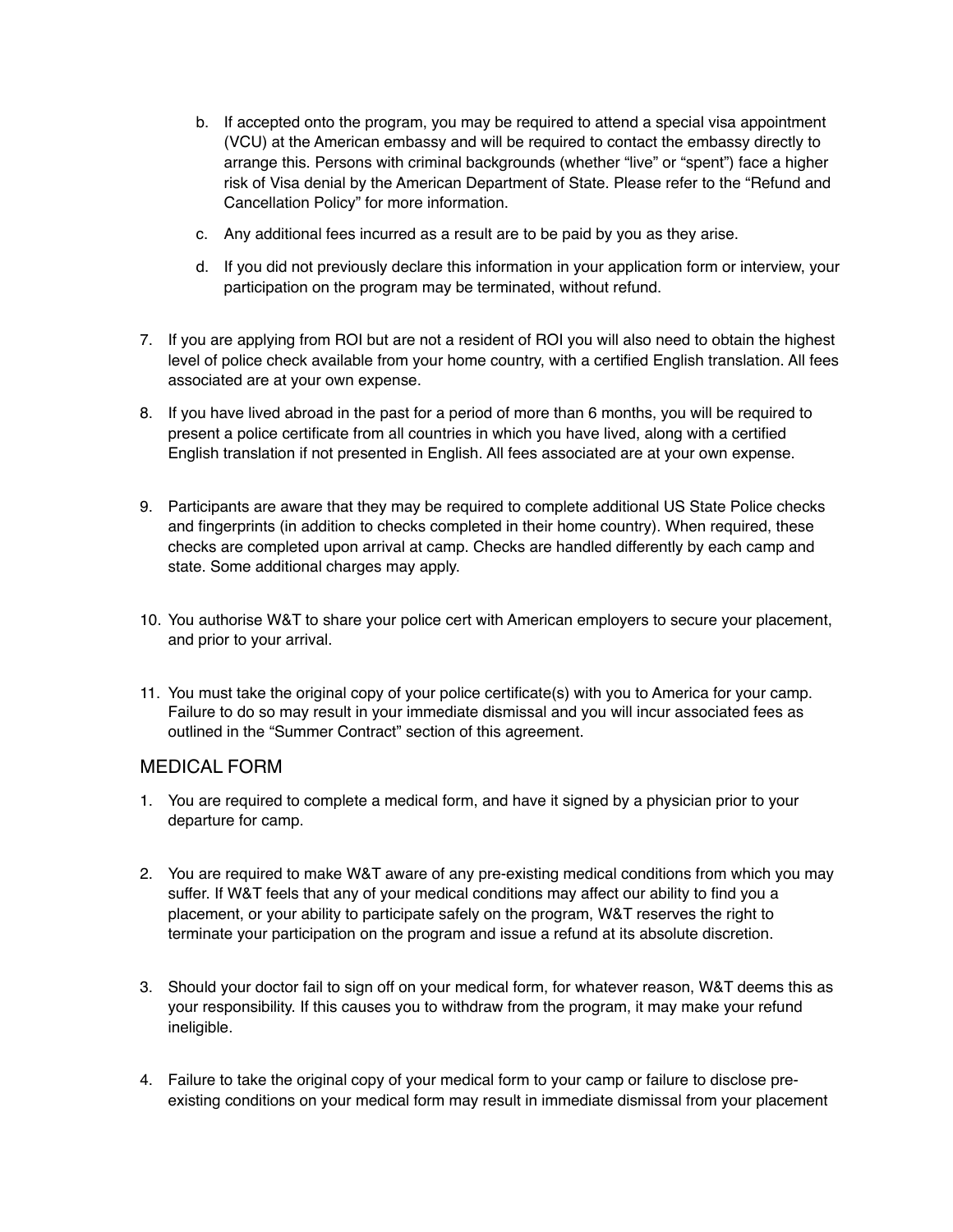and you will incur associated fees as outlined in the "Summer Contract" section of this agreement.

# J-1 VISA APPLICATION PROCESS

- 1. Unless you hold a US Passport or Greencard, a J-1 visa is required to participate on the program. By signing this agreement, you agree to abide by all rules and regulations of the J-1 visa as outlined by the US Department of State.
- 2. You are required to declare to W&T in your application any previous US visas applied for. Failure to declare this information can have serious consequences on your visa application and may result in your cancellation from the program and any payments will be forfeit.
- 3. All J-1 applicants are required to attend an in-person interview at a US Embassy or Consulate in your home country or country of legal residence. Appointments are available Monday to Friday. The US Department of State currently charges a fee of \$160 US dollars for ROI passport holders (correct as of 1st June 2019) for the J-1 interview and processing. You will be responsible for the cost of this fee, however W&T may facilitate the collection of this.
- 4. W&T will provide you with your DS2019 form, provided by our designated US Department of state sponsor, required to apply for your J-1 visa as well as instructions on how to complete all other forms associated with the J-1 visa application. Your DS2019 form will be issued once you have paid appropriate program fees and confirmed all your passport details in your online account.
- 5. The original fee for the DS2019 form is included in the program fees. W&T will charge €50 for each DS2019 reprint required by you due to any theft, loss, or damage of the original or any incorrect information, given by you, which requires a reprint.
- 6. Once you have paid the program fees, W&T will also provide you with the required SEVIS fee receipt for your J-1 visa application. The SEVIS fee of \$35 (correct at time of print) will be paid to the US Department of State on your behalf.
- 7. The US Embassy in Dublin only has selected dates available for J-1 visa interviews and procedures for booking appointments may vary.
- 8. W&T may be instructed by the US Embassy to book your J-1 visa interview on your behalf, in which case an administration fee will be levied by W&T for this service.
- 9. You are responsible for arranging and paying for your own transportation to the US Embassy for your J-1 visa interview and any other costs associated.
- 10. To process your J-1 visa, the US embassy will keep your passport for a minimum of 10 working days in order to issue the visa, but this can be considerably longer. Please do not make any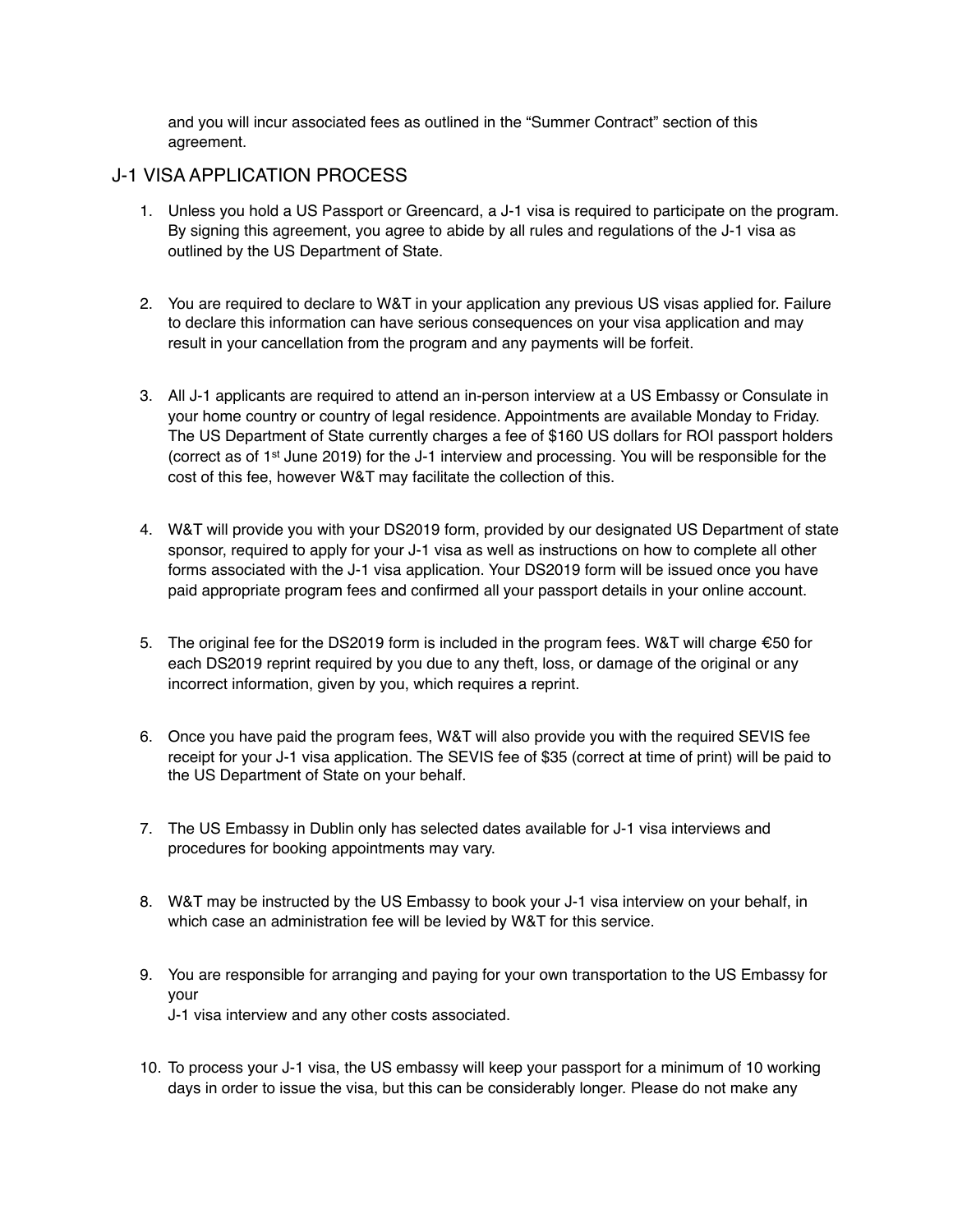international travel arrangements to depart soon after your visa interview.

- 11. The US department of state recommends that all visa applicants attend a visa interview in their country of citizenship or permanent legal residency. An appointment in a country where you are not a citizen or permanent residence may result in a higher risk of visa denial.
- 12. Participants are advised to complete visa interview formalities as soon as possible once placement is confirmed. US Embassies are very busy after 1st April, which may lead to difficulties in booking a timely interview date. Failure to book a timely appointment will constitute cancellation from the program, without refund.
- 13. W&T is not in control of the processing time or success of your J-1 visa application. If your J-1 visa is delayed (thus affecting your ability to travel to a camp), or if your J-1 visa application is denied/rejected, your application will be withdrawn. Please see the "Refund and Cancellation" section for more information.
- 14. If you are refused a visa by the American Embassy, you are required to inform W&T immediately.
- 15. If you hold a US Passport or Greencard, 1 to 14 do not apply to you.

### VISA REGULATIONS WHILE IN THE USA

- 1. You are permitted to enter America no more than 30 days before the program start date on your DS2019. This is termed as a "Grace Period". You are not permitted to work during this time. Upon successful completion of your program, you have a further grace period of 30 days to depart America, during which you are not permitted to work. Overstaying this period is illegal and may impact your ability to travel to America in the future.
- 2. You visa sponsor is required to maintain your visa sponsorship status in the SEVIS system. They have a right to end your program at any time if you fail to comply with program requirements this includes once your visa has been issued.
- 3. You are required to bring your original DS2019 with you to the US. If you lose or have your DS-2019 damaged or stolen, you must inform W&T of this. A fee of €50 will be incurred for replacement.

### REFUND AND CANCELLATION POLICY

- 1. The application deposit is non-refundable except in the case that you are not accepted onto the program after an interview.
- 2. Should you withdraw from the program, refunds are decided at the absolute discretion of W&T.
- 3. Should you withdraw from the program after a placement has been offered you will be liable for the full costs of any flights purchased in your name.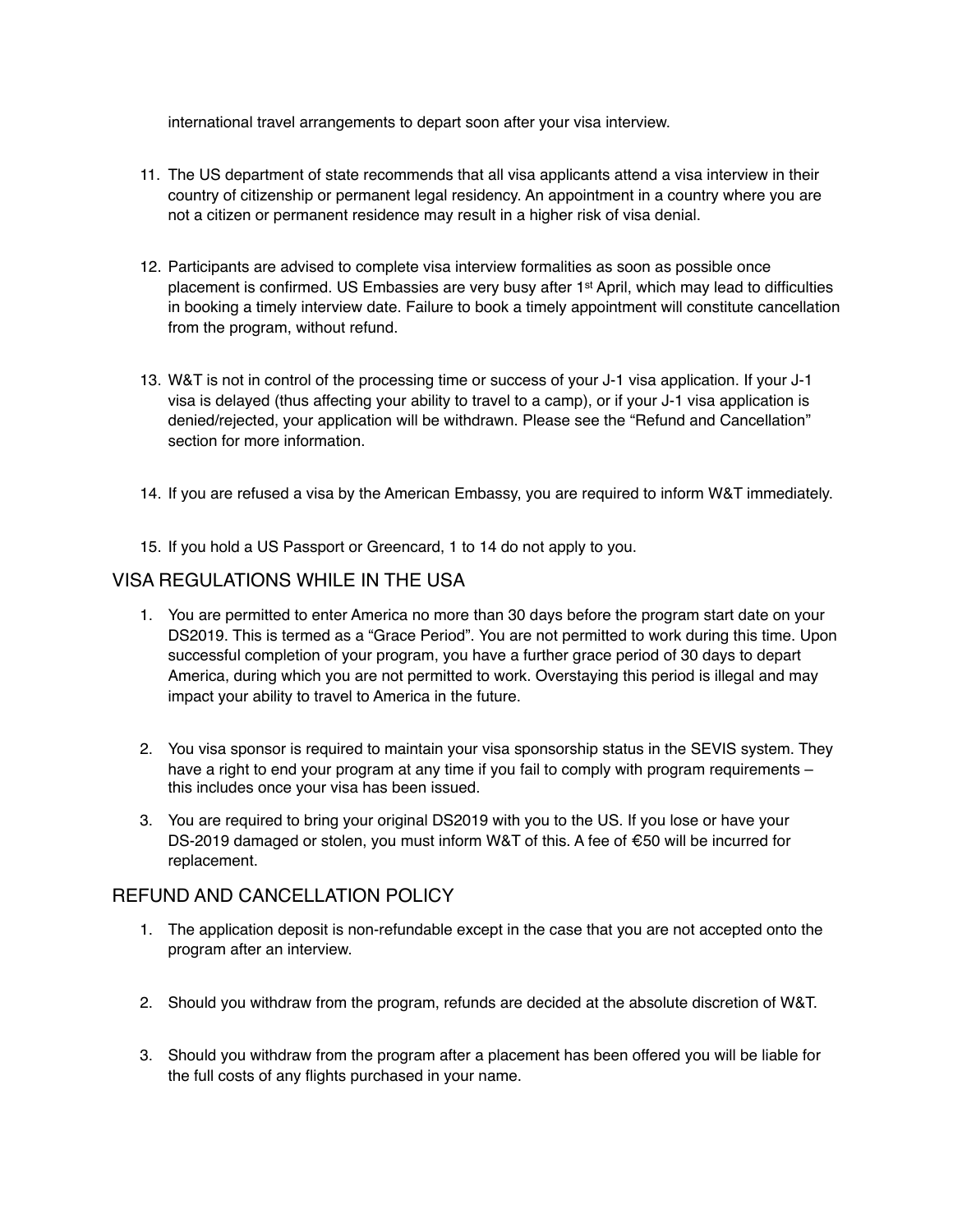- 4. If you post anything inappropriate on the internet or social media or break any of the camp, province or local authority rules during your camp program (including time-off), W&T reserves the right to cancel you from the program without refund.
- 5. If you are not offered a placement at camp by  $30<sup>th</sup>$  June 2020, your application will be withdrawn, and a refund will be issued. All your fees are refundable. Turning down placement (other than through the camp employer not matching the availability listed on your application) negates this policy and any refunds are at the absolute discretion of W&T.
- 6. If changes to your availability, your application, or any failure on your part to comply with your obligation, including (but not limited to) failure to meet document your payment deadlines, or any other factors, affect the ability of W&T to find you, or for you to keep a placement, W&T reserves the right to withdraw your application from the program and your fees will be non-refundable.
- 7. If you have not obtained your J-1 visa (delayed/rejected/denied) by your contracted start date or 15<sup>th</sup> June 2020 W&T reserves the right to withdraw your application without refund.
- 8. If you or a member of your immediate family (parents or siblings, not including grandparents) experiences a life-threatening illness or death, prior to your departure to camp, written documentation must be submitted to W&T within 14 days and any refunds are at the absolute discretion of W&T.
- 9. No refunds will be given if your application is withdrawn due to exacerbation of pre-existing medical conditions.
- 10. Any fees you incur for third party services or other costs associated with the program (but not inclusive in the program fee) are not refundable by W&T.
- 11. W&T reserves the right to withdraw your application, without refund, if unable to make contact with you at the contact details provided, if you are late with any paperwork or payments, or in any circumstances where W&T is unable to obtain required information from you.

# TRAVEL TO AMERICA

If you hold a current US Passport or Greencard you must use this for travel to America

- 1. You are responsible for the cost and arrangement of your transportation to the Irish airport from which you will depart to America, as well as any transportation costs and arrangements upon your return from America.
- 2. Your camp, through W&T, will inform you of your onward travel arrangements from your arrival airport in America to your placement location.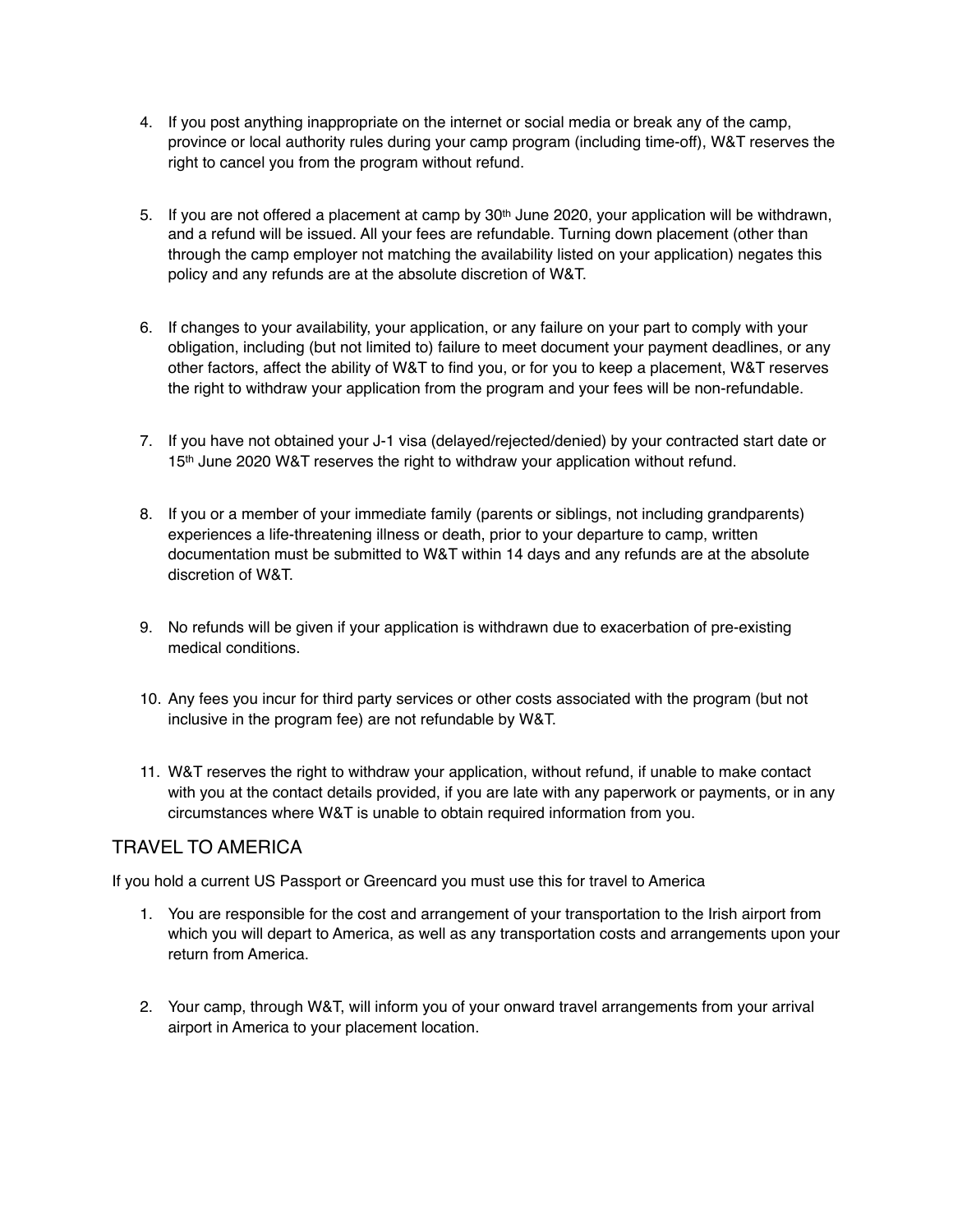3. You are responsible for the cost and arrangement of your transportation to the American airport from which you will depart at the end of your stay in America.

#### **Premium Package Participants**

- 4. Your international flights (economy class) to America will be arranged by W&T will be based on your placement "arrival date" and the American airport specified by your camp. Due to availability of flights, you may be required to travel to America up to 2 days in advance of your camps agreed "arrival date
- 5. You are required to provide W&T with a requested return date to Ireland for flight booking purposes. Return flights will be booked on the date requested (provided that they are within your 30 day grace period) subject to availability.
- 6. All flight requests are due within 48 hours of your placement. Any increase in airline fare, or additional hostel accommodation cost incurred by W&T, due to a delay in booking, will become your responsibility, at the ultimate discretion of W&T, if the delay is a result of you not;
	- a. Providing your flight request within 48 hours
	- b. Submitting a required document (placement contract, medical form, passport copy, police check)
	- c. Paying any outstanding fees
- 7. All international flights will be booked based on:
	- a. Departure from and return to Dublin (OR another Irish airport selected by you surcharge may apply)
	- b. Arrival to the American airport specified by your camp (surcharge may apply if outside New York/Boston)
	- c. Departure from the same airport
- 8. Any surcharge incurred by your selection of departure airport from Ireland, date of return or departure from America, must be paid at the time the request is made and is subject to availability.
- 9. If for any reason you cannot make your scheduled departure flight to America, you are required to notify W&T as soon as possible prior to the flight.
- 10. Any changes to your international return flight from America are based on airline availability and will incur a flight change fee, for which you are responsible. You are also responsible for making any date changes following the directions on your flight itinerary.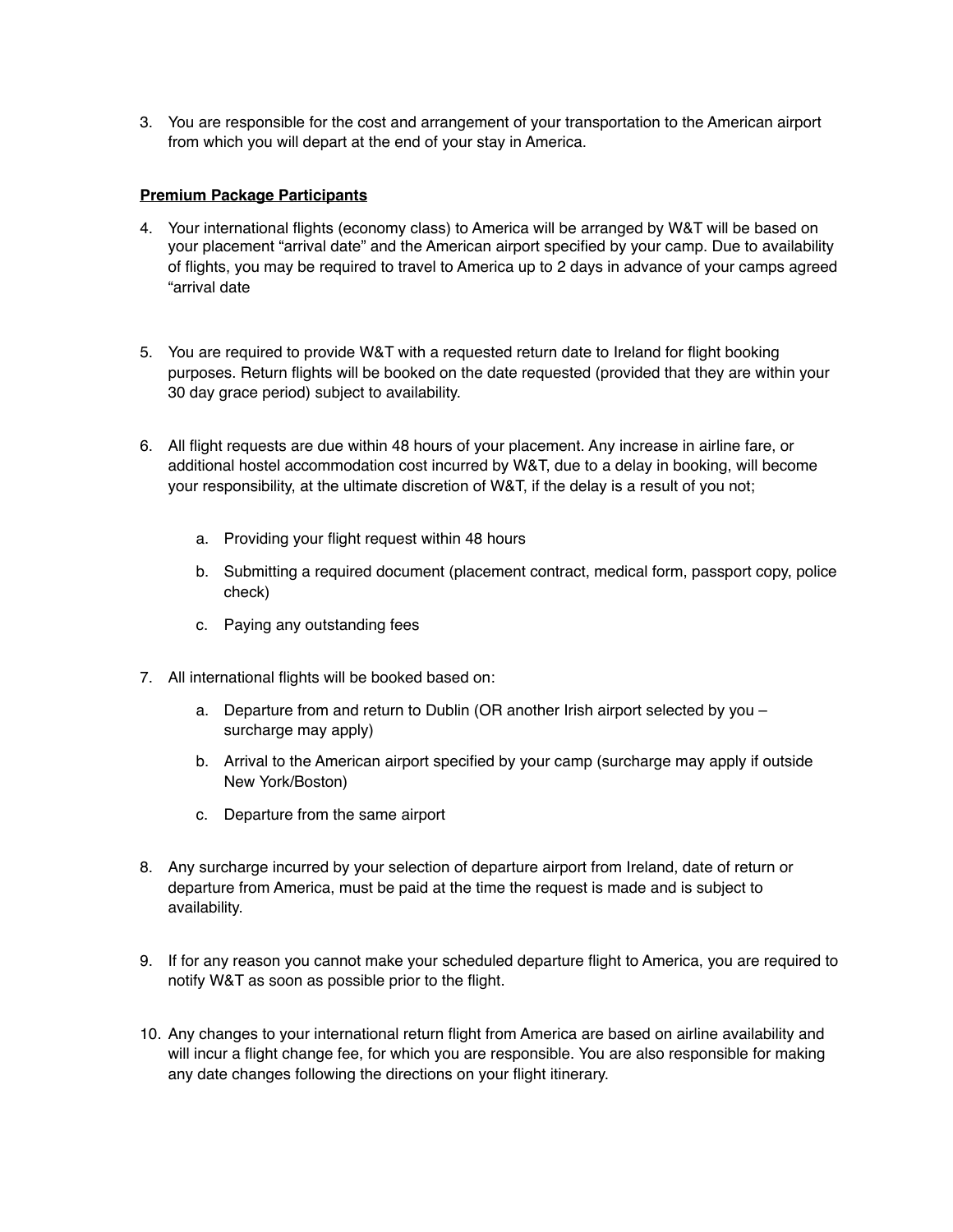11. Airlines reserve the right to change flight schedules and ask that you confirm your flights 48 hours before departure or return flight. Missed flights or delays due to change of flight schedule information are not the responsibility of W&T, though we will communicate any changes in flight information where possible.

#### **All participants**

12. You are responsible for travel costs after camp including transportation, accommodation and food. This includes travel costs to your American departure airport for your return flight home or onward international travel.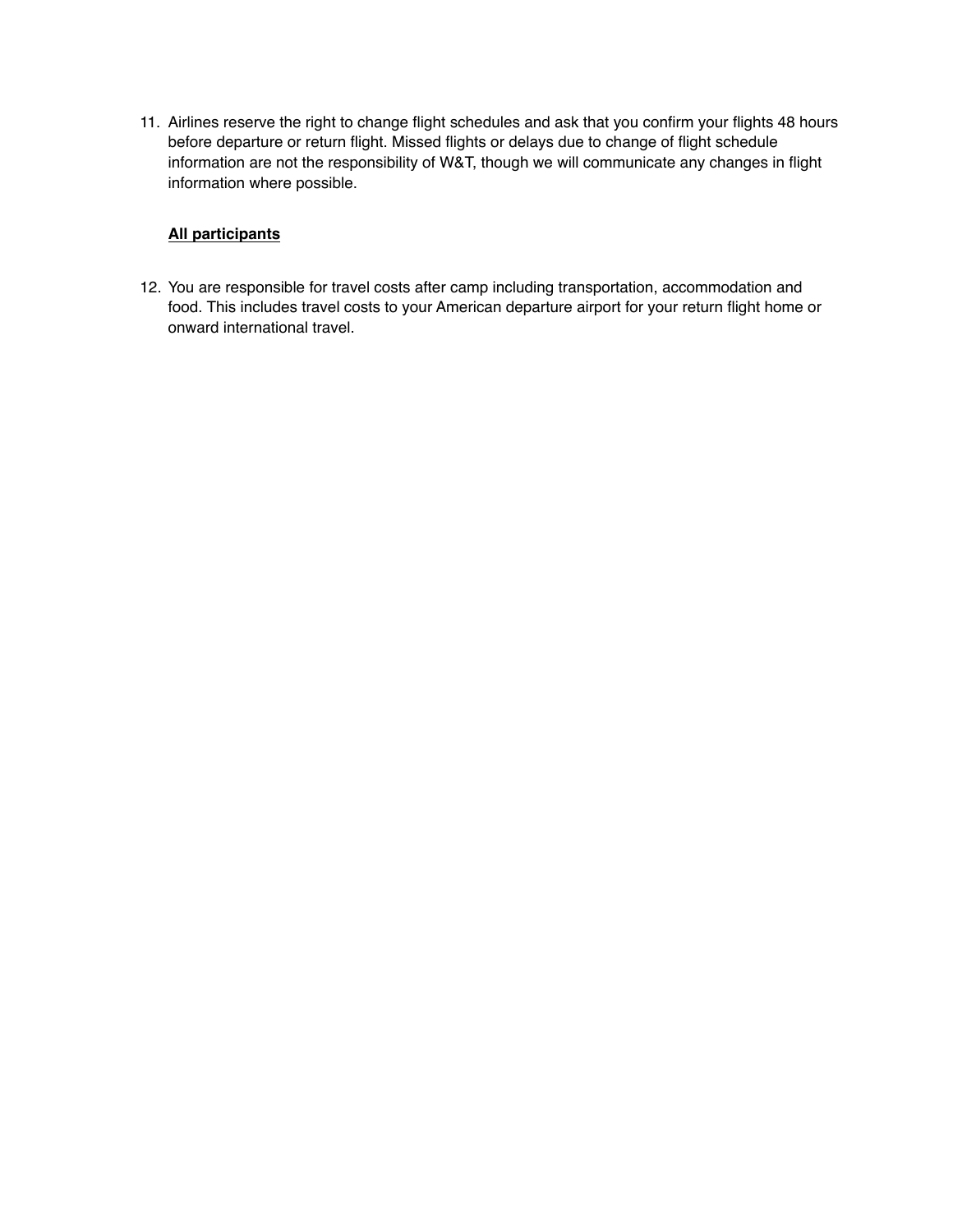# SUMMER CONTRACT

- 1. Your camp will set your contract dates at camp. You are required to honour the entire amount of time for which camp has contracted you. You will be asked by the camp to sign a contract and you agree to sign that and hold W&T harmless from any claims that may arise as a result of your failure to then perform its terms and conditions. Your contract with camp will be offered on an "atwill" basis as defined under American labour law. You must submit a signed copy of your contract to W&T within 14 days of placement, or by the final deadline of 30<sup>th</sup> June 2020 (whichever is earlier), and you authorise us to ask your camp to supply a copy.
- 2. You are required to complete a 9 week period with your camp. Any requirement to work longer than 9 weeks should be confirmed with your camp director prior to the start of your placement. Your visa sponsor, IENA, is required by American law to keep your SEVIS record updated. You are therefore required to keep IENA and W&T informed of any changes to your placements re: length of placements.
- 3. Your pocket money (stipend) is determined by your camp and will be specified in your camp contract.
- 4. Under American law, camps are required to deduct an average of 10% of your earnings as tax.
- 5. The responsibility of the camp to you is limited to housing, food and pocket money (stipend) paid to you by the camp.
- 6. While at camp you agree to carry out your employment duties and other responsibilities to the best of your ability and with due respect. You agree to cooperate fully with those supervising the program on behalf of W&T, and you agree to abide by any instructions they may give.
- 7. Failure to complete your camp contract, for whatever reason, will result in the cancellation of your J-1 visa. Your sponsor will notify you of the date by which you need to leave America. Without prejudice to any other claims W&T may have, you will be responsible for any flight change fees and will be liable for any fees that would otherwise be paid by your camp to W&T. Furthermore, if departure from camp (due to failure to complete your camp contract for whatever reason) is within 14 days of your arrival to camp, you will be responsible for reimbursing W&T for any flight surcharge fees otherwise paid by your camp. W&T will invoice you for the monies owed and payment is due within 30 days of issuance of the invoice. In the event that any invoice is not paid within 30 days of issuing, all costs incurred in recovering the outstanding balance will be added to that which is outstanding, including recovery agent costs, repossession costs, location search costs, process server costs and solicitor costs on a solicitor/client basis.
- 8. Your time-off during the summer will be in compliance with your camp's policy.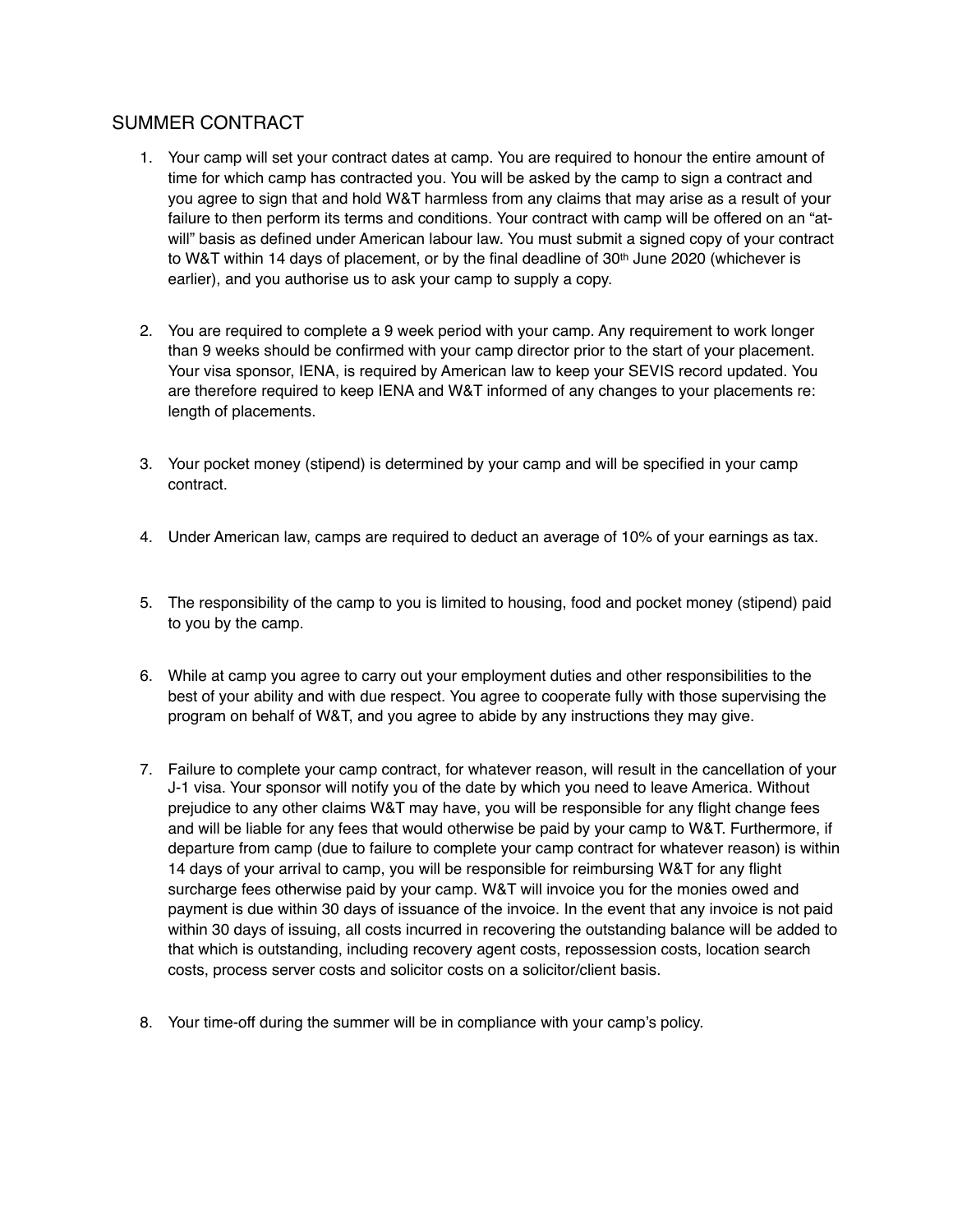- 9. You are responsible for your own personal expenses before, during and after your contract, including transportation back to your departure airport in America.
- 10. Participants are required to meet all requirements of the US Department of State. This will include, but is not limited to, performing a monthly online "check-in" with your sponsor.
- 11. You agree to abide by all lawful rules and reasonable expectations of W&T herein, and of the camp in which you are placed. Participants are advised that camps have a strict alcohol/drug policy. This is a zero-tolerance policy. Camps will also have no smoking policies that may extend to local towns, as well as campgrounds. Most camps operate a curfew requiring you to return to camp by a deadline when on time-off. If you break any of these rules, you will be required to leave camp immediately and will be responsible for your own costs and for any cost incurred by W&T through non-payment or reduced fees by the camp. It is illegal to buy, consume, or be in possession of alcohol under the age of 21 in America.
- 12. W&T considers children and young people to be individual and valuable members of society, who have an unconditional right to be treated with dignity and respect. As such, they should be fully protected against any exertion of inappropriate power, whether sexual, physical, or emotional. Relationships with campers, or with anyone under the age of 18, are strictly forbidden. This is a zero-tolerance policy. W&T will fully support any action taken against perpetrators of abuse.
- 13. You understand that you will be living with other staff and/or campers in a cabin, tipi, tent or dormitory accommodation, and that you may experience little or no privacy on a regular basis. You will be on-duty for long hours every day (except days off).
- 14. You are aware that your placement is based upon the information regarding your skills, which you provide in your online profile along with any details you provide directly to your camp during an interview. Failure to comply with the policies of your camp, or an inability to perform to the level you have previously disclosed, may result in termination of your placement contract and/or this contract.
- 15. W&T does not own or in any way assume responsibility for the operation of the camp at which you are placed. The running of each is solely at the discretion of its owner and/or director. As a consequence, W&T cannot, and does not accept liability for any decisions or actions, of whatever nature, made by, or on behalf of the camp owner and/or director. If you consider that you have any loss, injury or damage whatsoever, as a result of any such decisions, actions or remissions, your right to recourse lies with the camp. Your acceptance of a placement is specifically conditional to this.
- 16. In order to provide our service of placement at camp, we will share your personal data with the camp(s) you go on review with and are placed at. This is only for purpose of placement at host businesses.
- 17. Should you be unable to complete your contract due to personal illness or death, or the illness or death of an immediate family member (parents or siblings; not including grandparents), W&T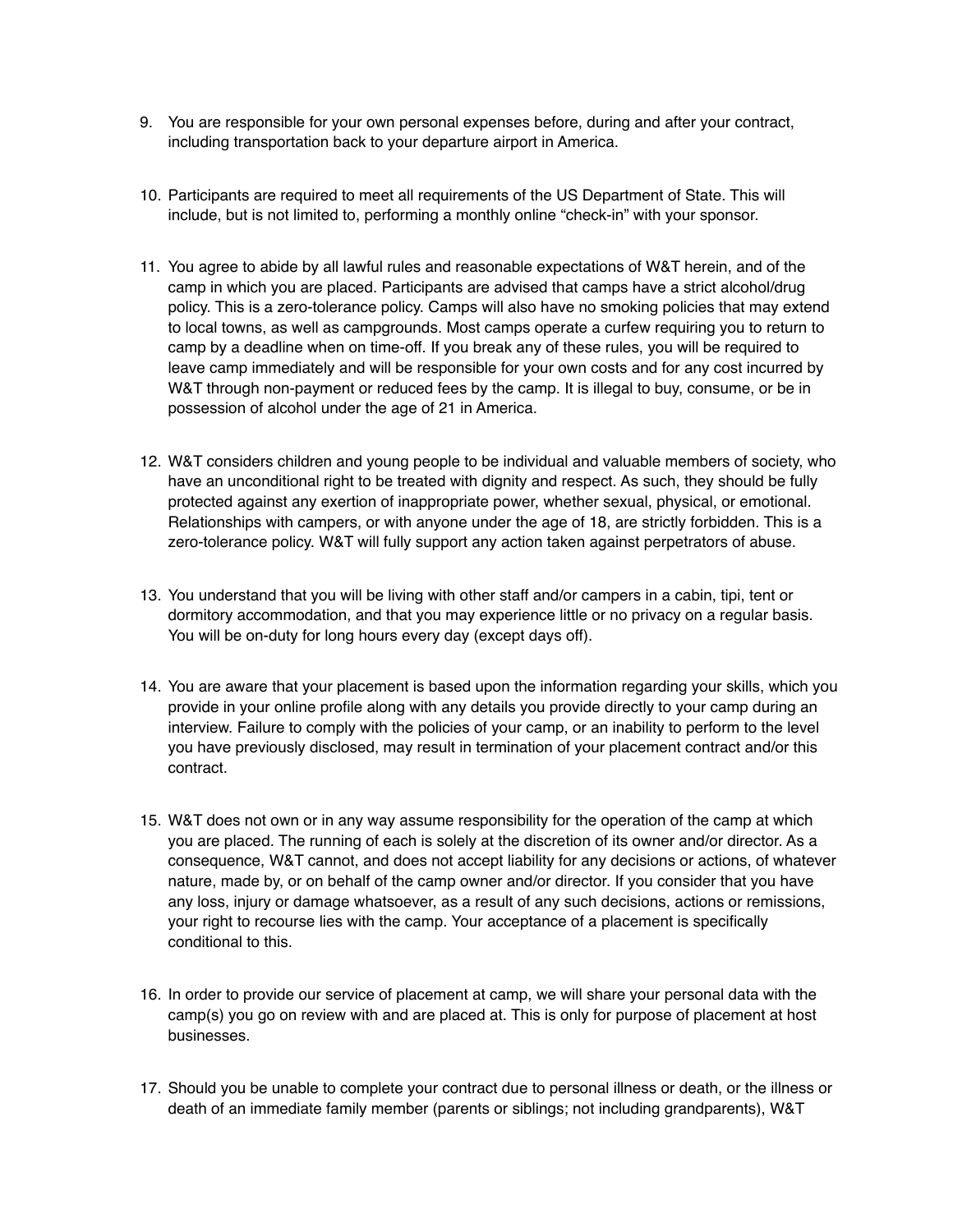may, in its absolute discretion, waive any portion of fees otherwise owed by you to W&T for the incomplete summer camp contract. Official documentation showing reasons for your early return must be submitted before any reduction of the fees owed will be considered.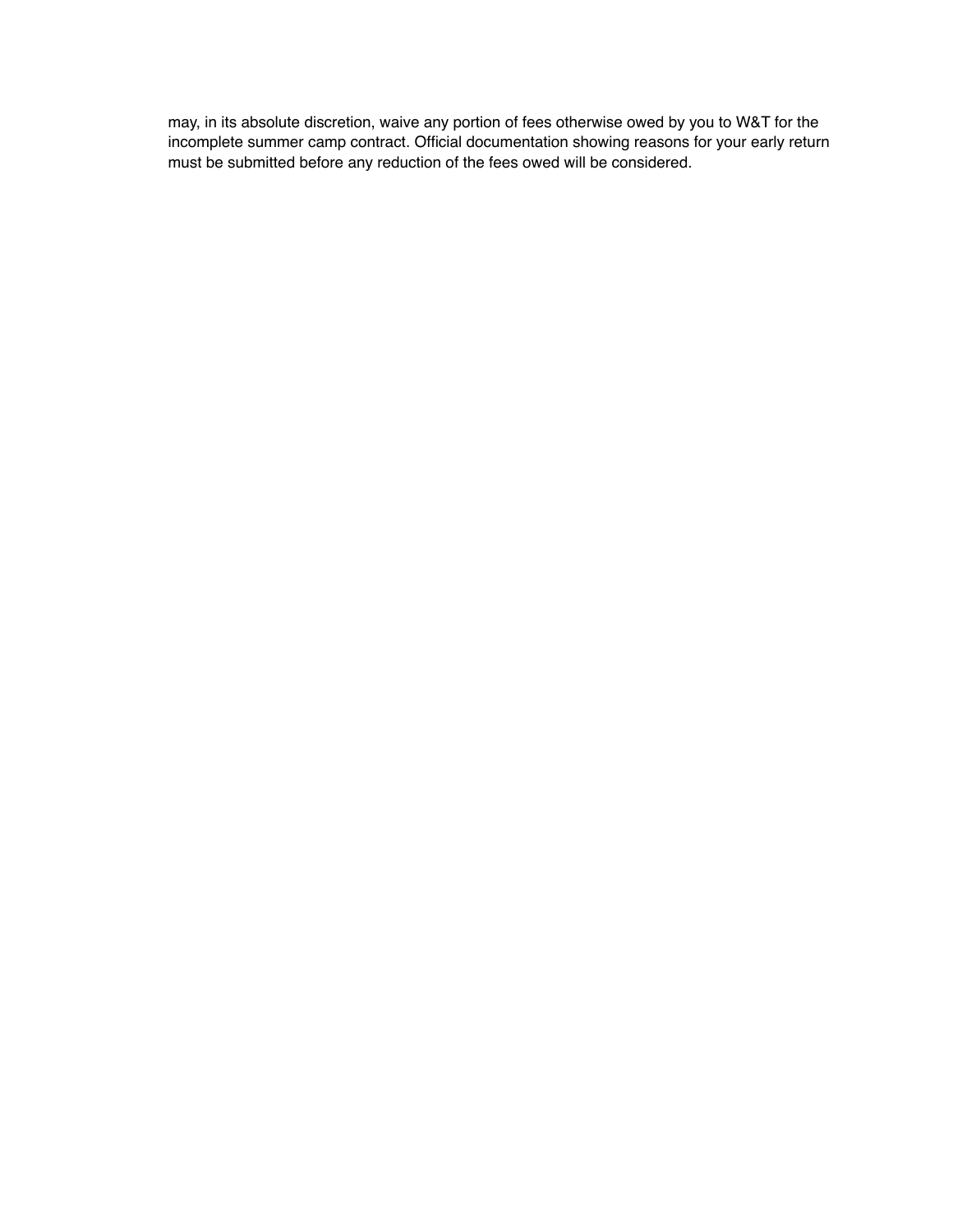# MEDICAL AND TRAVEL INSURANCE

- 1. W&T provides you with up to 123 days of medical insurance, beginning on the date you depart for America. The insurance does not cover pre-existing medical/mental conditions (any chronic condition or condition for which you have had treatment/changes to medication, in the 36 months prior to departure to America) and participants over the age of 65. By participating on our program, you acknowledge that you have read the policy, understand it's limits, and you also recognise you have the right to purchase your own insurance independently.
- 2. W&T offers a travel insurance upgrade policy that covers personal liability and loss or theft of baggage, valuable or personal property.
- 3. If you will be in America for more than 123 days you must purchase an insurance extension. The Medical Insurance policy is subject to change dependent on the policy provider.
- 4. Prior to your departure to America you must select your policy type and insurance dates in the insurance section of your online profile. Any upgrade or extension of the standard or upgraded policy will incur a surcharge, which must be paid at the point of purchase. If you fail to complete your insurance request prior to your departure for America, you will automatically be issued medical insurance only on the start date of your camp contract to the day after your camp contract ends. You agree to pay additional fees which may be incurred, should the automatically assigned cover run beyond 123 days.
- 5. If you have any pre-existing medical/mental conditions or take any medications, you must declare this on your online application should we feel your condition(s) may affect your safety and ability to complete your summer contract. We advise you to speak to W&T directly regarding alternative insurance coverage.
- 6. Please be advised that in the case of a pre-existing medical condition, you may still be accepted to the program, and ultimately to camp (for example, diabetes). In this case you will be required to provide proof of your own insurance, that must be vetted and approved by W&T, to ensure it meets the minimum requirements set down by the State Department. We advise you to speak directly to W&T regarding alternative insurance coverage.
- 7. Your insurance policy has an excess/deductible, which you will have to pay on any qualifying claims.
- 8. By agreeing to these Terms and Conditions you agree that W&T can take any required action regarding your health and safety without incurring any liability or expense. This may include but is not limited to: your placement in a hospital, use of doctor's service, and transportation to your home country at your own expense.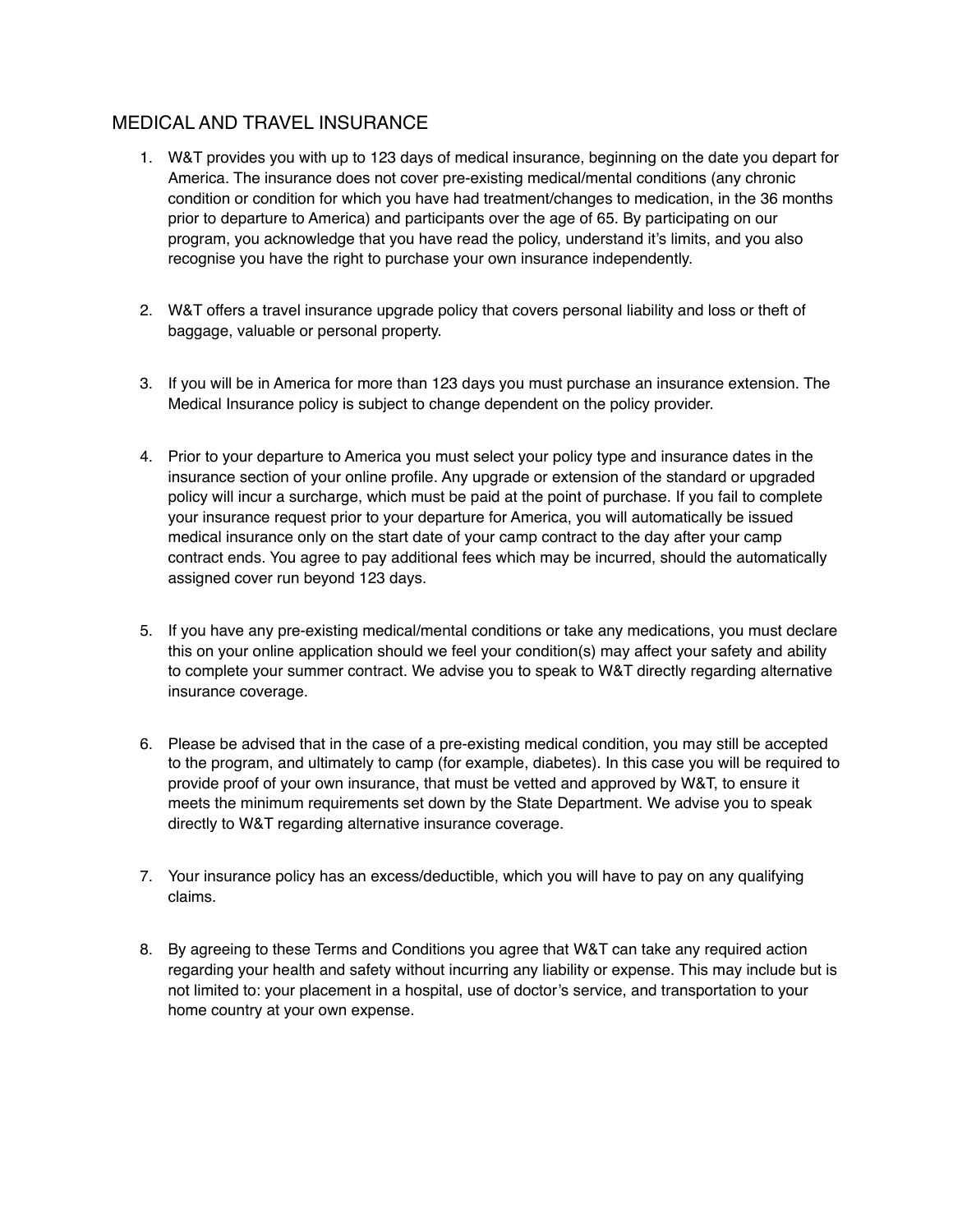# EMERGENCIES WHILE IN AMERICA

- 1. You understand and accept that W&T or IENA or their affiliates or agents may, without liability or expense to themselves, take whatever action they deem appropriate with regard to your health and safety and may place you in a hospital for medical services and treatment or, if no hospital is readily available, may place you in the hands of a local medical doctor for treatment. You undertake to reimburse us, our agents or the summer camp in which you are placed, for any expenses incurred by us or them in taking any action reasonably considered necessary in the interest of your health and safety, which is not covered by the medical insurance policy. If deemed desirable by W&T, IENA or its agents, you authorise them to transport you back to your country of origin at your own expense.
- 2. You agree to waive and release W&T, IENA, its affiliates, agents, and employees from any claims whatsoever arising from any injury, loss, damage, accident, delay or expense resulting from events beyond its control, including without limitation; acts of God, acts of war, strikes, incidents of politically motivated violence, terrorism, sickness or quarantine government restrictions or regulations, and in the absence of gross negligence (or negligence in the case of personal injury) by W&T, arising from the use of any vehicle or from any act of omission by any agent or employee or guests of the participating camp, individual, firm or company in relation to transport to, from and within America or another facility or service on your behalf.
- 3. By agreeing to these Terms and Conditions you will be providing your consent to the release of your personal information (which may include sensitive personal information) to relevant third parties in an emergency. You also authorise any medical provider to release information regarding your condition to camp or your insurance provider/emergency services. This includes, but is not limited to, all information supplied on application and medical forms. You also consent to W&T, IENA, your camp, or insurance provider/emergency services to contact your next of kin or nominated emergency contact.

# DATA PROTECTION

- 1. In order to provide the W&T services to you we will need to collect, use, and disclose your personal information to third parties, which may include transferring it outside of Ireland. In particular, we will need to share your information, by electronic and physical means, within and between W&T, IENA (as your visa sponsor), independent camps, US employers, government departments (in America and Ireland), insurance providers, and other relevant suppliers for the purpose of seeking or securing seasonal work/placement for you in America.
- 2. You may be required to disclose sensitive and personal information to us, for example, the medical and criminal record checks during the application process, If you do, we will use that information for the purpose(s) for which the information is collected. We may also collect and use your sensitive personal information where there is a legal basis to do so with your consent.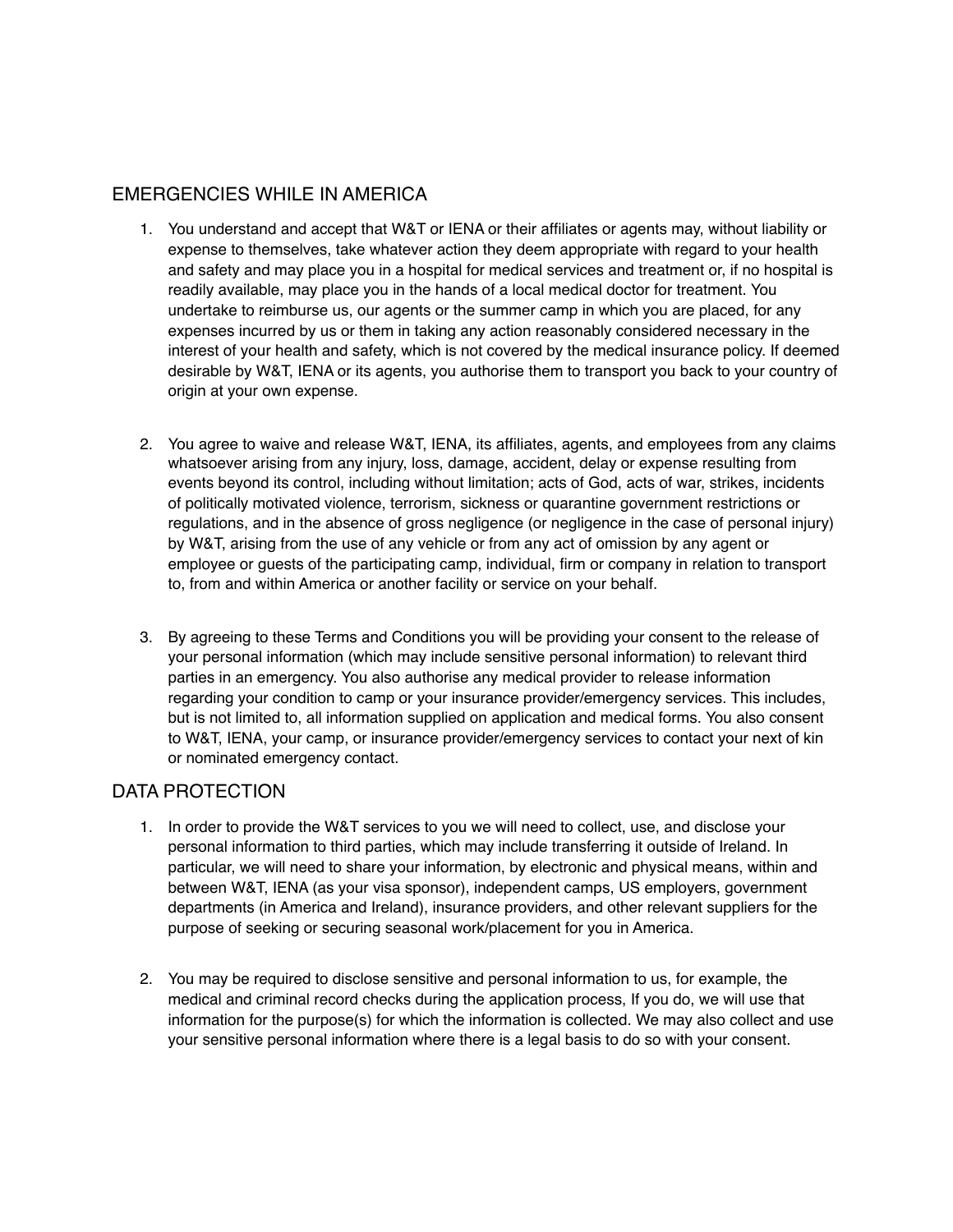3. By applying to W&T for seasonal work/placement, you consent to your image and any comments, photos, and videos uploaded to the W&T website or taken at W&T events or on camps, to be used by W&T for marketing and publicity purposes.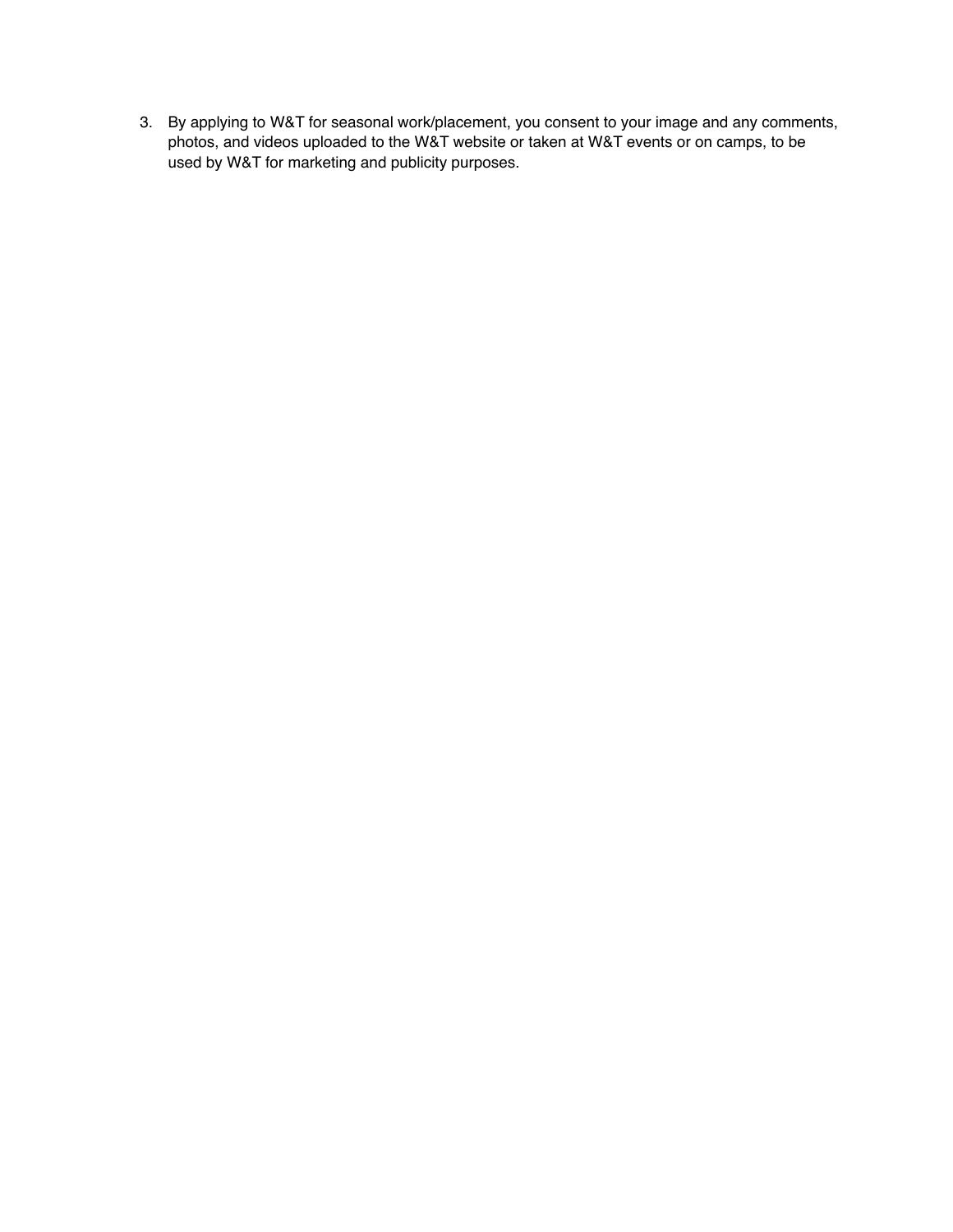### **GENERAL**

- 1. You agree to W&T processing and using your personal data and sharing that data with camps, resorts, regulatory authorities and also with its sister companies, third party authorities with whom W&T shares data for marketing purposes and also all companies and organisations involved in the J-1 visa application process. You consent to your image and any comments, photos and videos uploaded to a W&T owned website or taken at a W&T event to be used for marketing purposes.
- 2. W&T will have the right to terminate this agreement in the event that you breach any of your obligations and termination will result in the loss by you of all fees paid and also render you liable for potential damages arising from that breach.
- 3. You are required to leave America at the end of your J-1 visa grace period or by the departure date indicated to you by the American immigration service on your arrival into the country.
- 4. W&T shall be entitled to assign the benefit or part of this agreement to any third party but shall remain primarily liable for the obligation hereunder.
- 5. Nothing in this agreement shall constitute you as the agent of W&T.
- 6. Nothing in this agreement shall be deemed to constitute a partnership or joint venture between the parties hereto.
- 7. You accept full responsibility for your own actions as an adult during the summer and during any post-camp travel.
- 8. This agreement together with all documents referred to herein constitute the entire understanding between the parties with respect to the subject matter hereof and supersedes all prior contemporaneous agreements in regard thereto.
- 9. This agreement cannot be amended, superseded, cancelled or any of its terms and conditions waived except by an agreement in writing signed by authorised representatives of both parties or in the case of a waiver signed by an authorised representative of the party waiving compliance and specifically referring to this agreement.
- 10. If any of the provisions of this agreement are to become to any extent or in any circumstances invalid or are ruled illegal or deemed unenforceable for any reason under the current applicable law from time to time, then to the extent or in those circumstances it is the intention of the parties that this shall not affect the validity or enforceability of this agreement or of any of the provision in question shall apply with such deletion or modification as may be necessary to make it valid provided that the operation of this clause would not negate any commercial intent and the purposes of the parties under this agreement.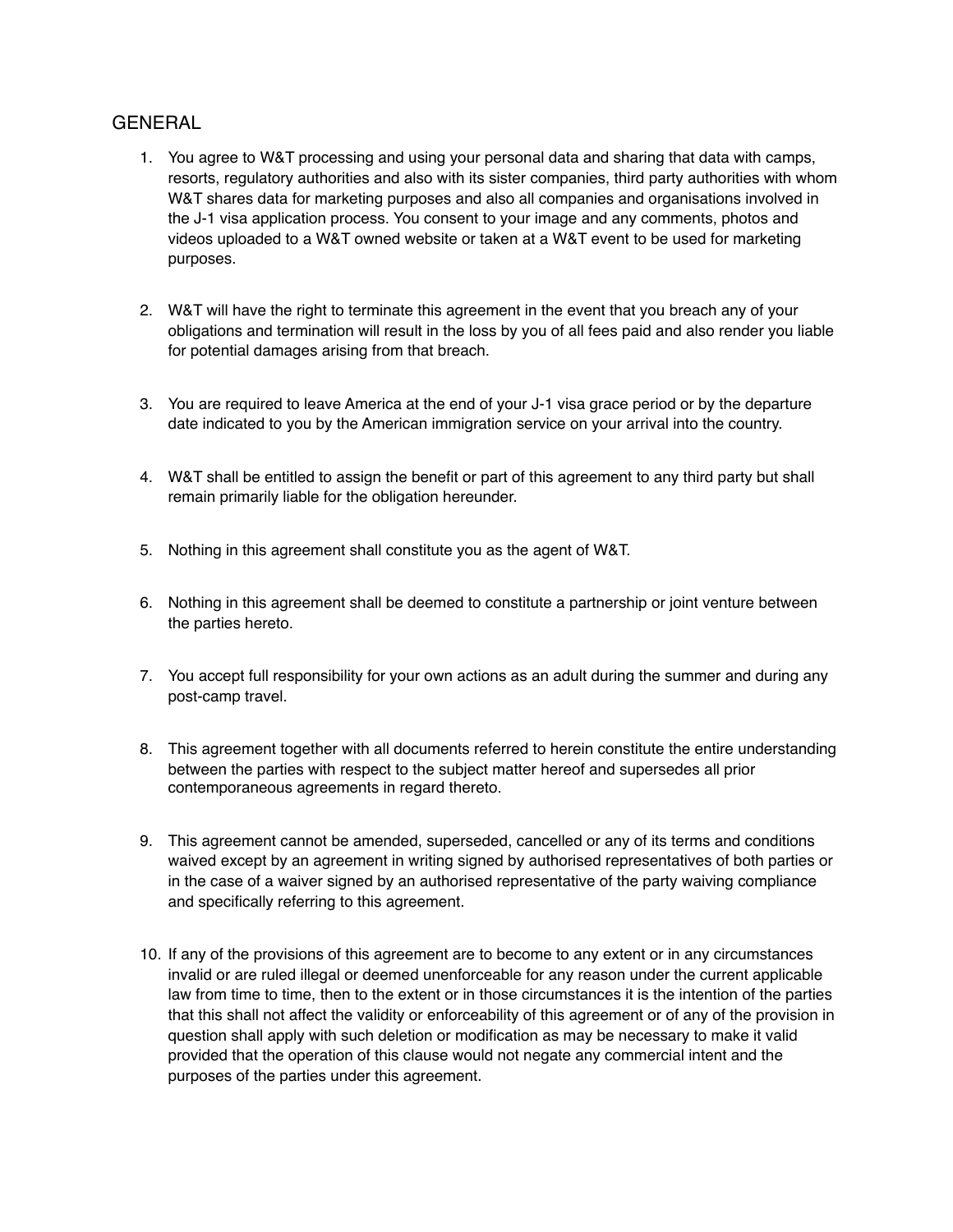- 11. This agreement shall be governed by and construed in accordance with Irish law, and you submit to the exclusive jurisdiction of the Irish courts in relation to all disputes relating to this agreement. W&T submits to the non-exclusive jurisdiction of the Irish courts in relation to all disputes relating to this agreement and shall be entitled to commence proceedings against you in such other jurisdictions as are appropriate.
- 12. You agree to abide by all lawful rules and regulations of W&T and of the camp in which you are placed and to fully indemnify and hold W&T completely harmless from and against any liability, obligation, loss, and expenses including court costs and legal fees incurred by W&T, your camp/ resort or a third party resulting from any injury, loss, property damage, or expenses that you directly or indirectly cause or to which you contribute.
- 13. W&T and its affiliates, agents and employees shall not be liable for claims or costs whatsoever that arise from injury, loss, damage, delay, accident, or expense resulting from events beyond W&T control including (but not limited to) natural disasters, acts of war or terrorism, strikes, incidents of politically motivated violence, sickness or quarantine, government restrictions or regulations, or transportation accidents.
- 14. Any notice given under this agreement shall be in writing and shall be deemed duly if signed by or on behalf of a duly authorised officer of the party giving the notice and if sent by first class post or delivered by hand or sent by facsimile transmission to the address of the recipient set out at the beginning of this agreement or such other address as the recipient may notify from time to time. Any such or other communication shall be deemed to be given;
	- a. By post on the day (not being Sunday or public holiday) falling 48 hours after the date of posting
	- b. If served by hand at the time the same was handed to or left at the address of the party to be served; and
	- c. In the case of facsimile transmission at the time of transmission,

and in providing service of the same it will be sufficient to prove in the case of a letter that such letter was properly stamped, franked, addressed and placed in the post and in the case of a byhand delivery that such letter was delivered to the proper address and in the case of a facsimile transmission was duly transmitted to a facsimile number notified to the other party for this purpose.